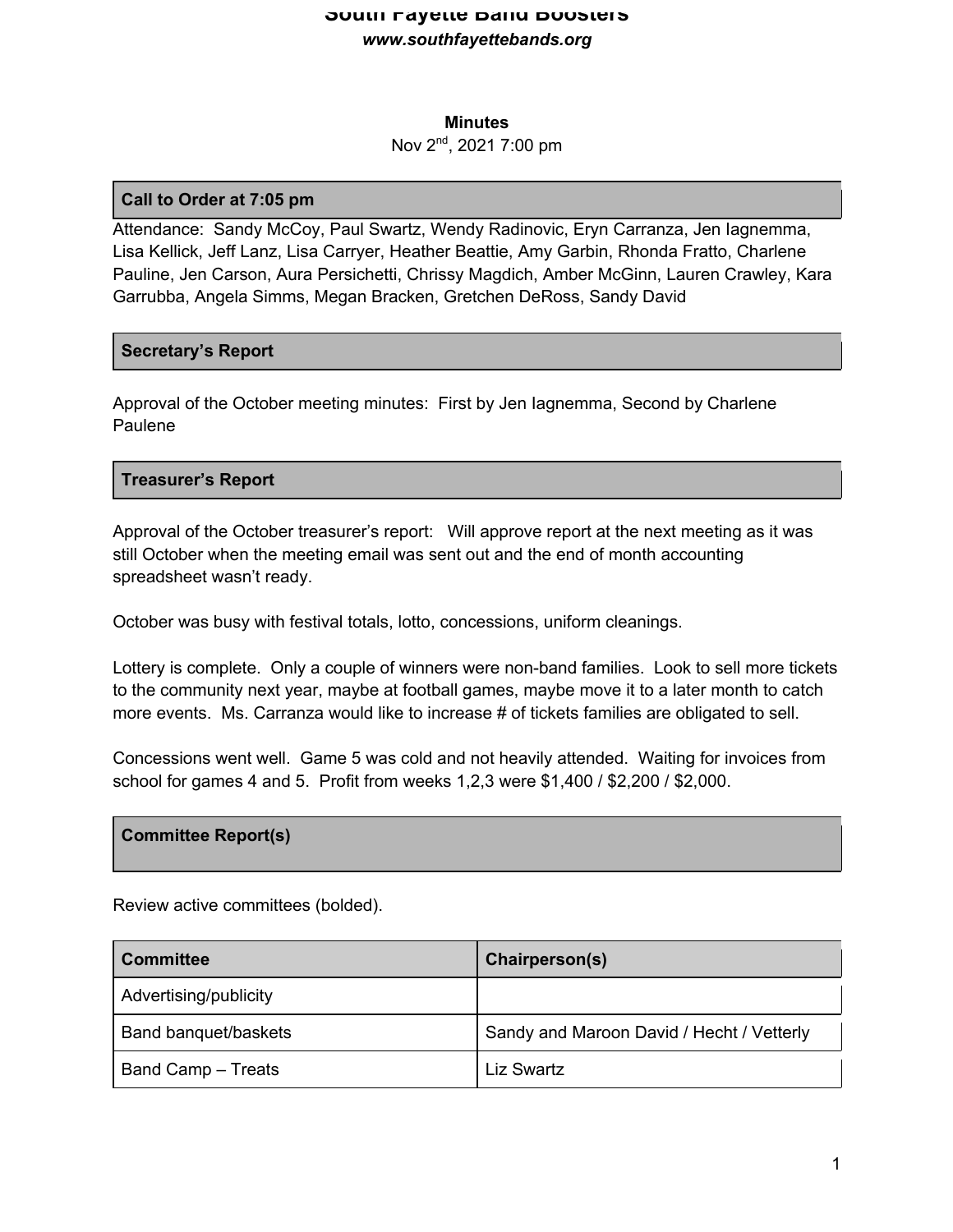| Band camp - senior roast              | <b>Liz Swartz</b>                                                                                                                                                                                                                                                                                      |
|---------------------------------------|--------------------------------------------------------------------------------------------------------------------------------------------------------------------------------------------------------------------------------------------------------------------------------------------------------|
| <b>Band festival</b>                  | Lorie Davis/Amanda Sinton                                                                                                                                                                                                                                                                              |
| Chaperones (secretary) - Clearances   | <b>Wendy Radinovic</b>                                                                                                                                                                                                                                                                                 |
| Concession stand (large)              | Aura Persichetti. Ms. Carranza: Big thank<br>you to Aura who picked up ALL the items for<br>the concession stand all 5 weeks. We need 2<br>concession stand co-chairs next year to<br>handle everything from planning to running<br>the stand. Will only have the small<br>concession stand next year. |
| Festival program                      | Sandy McCoy                                                                                                                                                                                                                                                                                            |
| Hoagie sale                           | Eryn Carranza: Huge order filled, 750<br>hoagies, 900 pepperoni rolls. Possible do<br>again for Superbowl weekend.                                                                                                                                                                                     |
| <b>Homecoming Carnival</b>            | <b>Rhonda Fratto</b>                                                                                                                                                                                                                                                                                   |
| Lottery ticket fundraiser (treasurer) | <b>Paul Swartz</b>                                                                                                                                                                                                                                                                                     |
| Miley's Racetrack                     | Lorie Davis/shadow needed                                                                                                                                                                                                                                                                              |
| Nominating Committee - officers       | Lori Czachowski / Sandy McCoy                                                                                                                                                                                                                                                                          |
| Scholarship                           | <b>Caroline Hecht</b>                                                                                                                                                                                                                                                                                  |
| <b>Scrip Program</b>                  | Lisa Kellick: Physical card order will be due<br>on the 12th with delivery on the 16th/17th and<br>distribution thereafter                                                                                                                                                                             |
| Signup.com (secretary)                | <b>Wendy Radinovic</b>                                                                                                                                                                                                                                                                                 |
| <b>Star Lake</b>                      | <b>Heather and Jason Beattie</b>                                                                                                                                                                                                                                                                       |
| Stromboli (and pumpkin rolls)         | Amy Garbin (Heather ???) Ms. Carranza will<br>find contact info and forward to Amy                                                                                                                                                                                                                     |
| <b>Uniforms</b>                       | Jen lagnemma / Jenay Speer                                                                                                                                                                                                                                                                             |
| <b>Video</b>                          | Marsha McFalls / shadow needed: Marsha<br>doing a great job, need someone to take<br>over.                                                                                                                                                                                                             |
| Water and snacks                      | <b>Steve Speer</b>                                                                                                                                                                                                                                                                                     |
| Website                               | Marsha Mcfalls / shadow needed                                                                                                                                                                                                                                                                         |
| <b>Wreath sale</b>                    | <b>Charlene Pauline/Jenny Carson: 199 items</b>                                                                                                                                                                                                                                                        |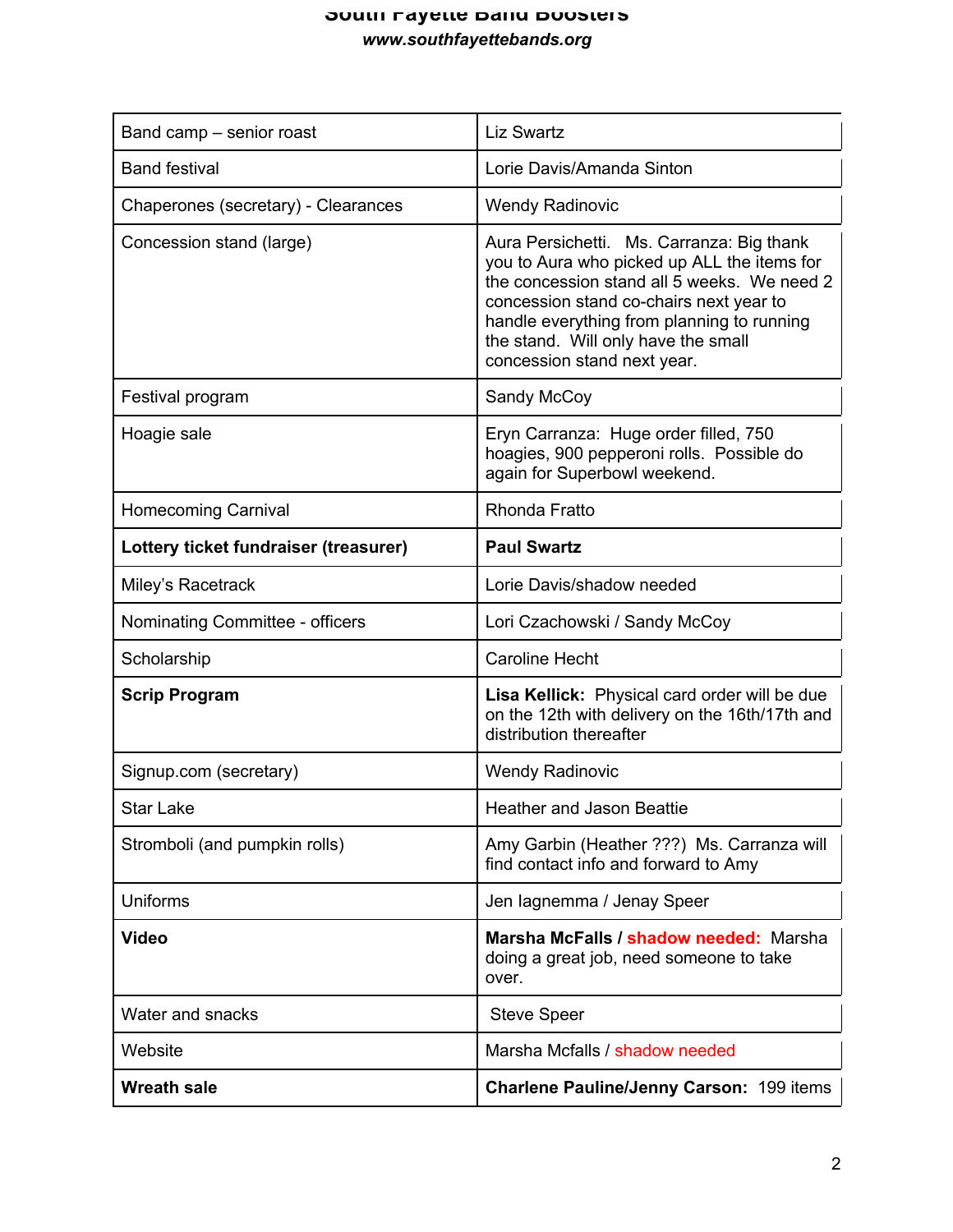| ordered, \$2,000 profit, can still order online<br>but more expensive, delivery the week of<br><sup>1</sup> Thanksgiving at Charlene's house. |
|-----------------------------------------------------------------------------------------------------------------------------------------------|
|                                                                                                                                               |

# **Old or Unfinished Business**

- $\bullet$  Band videos Marsha McFalls
	- o On band website
		- Southfayettebands.org
		- Password lgm2122
- Lottery Ticket Fundraiser oct (see Treasurer's Report)

# **New Business and Announcements**

Fundraisers:

Wreath sale (see Committee Report)

Disney payment – Nov 15 -PNC bankers: the instant method doesn't work but deposits over 2-3 days do work

Angela Simms reached out to 3 Sisters' Charms about an apparel sale. Says they have really nice stuff. Eryn says a sale needs to be well timed, like before Christmas, and she wants to approve the designs first and have a company easy to work with.

#### **Director's Report**

#### **Eryn**

-Thank you to concession stand workers for everything, it was nice to schedule shifts this year and not hunt for helpers.

- Couldn't have asked for a better "comeback" year, the group of kids was special, worked hard without complaint, seniors led well and went above and beyond. Got great feedback from the Under the Lights night and Ms. C is very proud. Great season all around.

- 10 students auditioned for Honors Band. District Band is next.

- WACA coming up, the high school equivalent of WAMS, 9 schools participate, application based.

-No Vet's Parade this weekend.